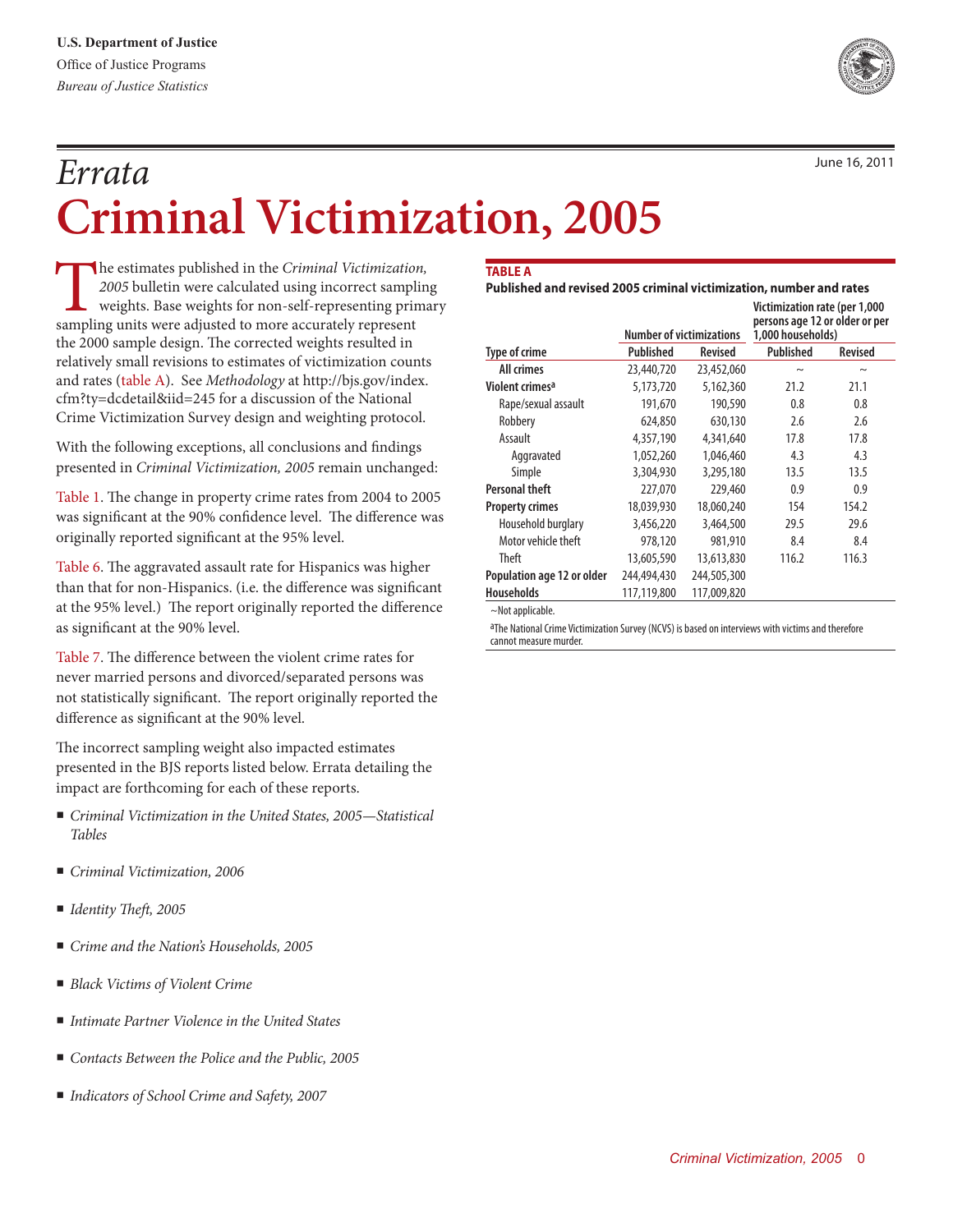

# **Bureau of Justice Statistics Bulletin**

*National Crime Victimization Survey*

# **Criminal Victimization, 2005**

by Shannan M. Catalano, Ph.D. *BJS Statistician*

In 2005 U.S. residents age 12 or older experienced an estimated 23 million violent and property victimizations, according to the National Crime Victimization Survey (NCVS). These criminal victimizations included an estimated 18 million property crimes (burglary, motor vehicle theft, and theft), 5.2 million violent crimes (rape or sexual assault, robbery, aggravated assault, and simple assault), and 227,000 personal thefts (pocket picking and purse snatching).

Because of a decline in the rate of theft, the overall property crime rate declined between 2004 and 2005. Victimization rates for every other major type of crime measured by the survey were unchanged. For completed robbery with injury and simple assault without minor injury, aggregate rates for the period 2004-05 were somewhat lower than those for 2002-03. The 1-year (2004- 2005) and 2-year (2002-03 to 2004-05) change estimates indicate that at the national level crime rates remain stabilized at the lowest overall levels experienced since 1973.

Between 1993 (when the NCVS was redesigned) and 2005, the violent crime rate decreased 58%, from 50 to 21 victimizations per 1,000 persons age 12 or older. Property crime declined 52%, from 319 to 154 per 1,000 households.

# **Highlights**

**The overall violent crime rate remained unchanged between 2004 and 2005, while the property crime rate declined**





Each vertical bar shows the range within which the true victimization rate was likely to fall. For discussion of displaying estimates, see <http://www.ojp.usdoj.gov/bjs/abstract/dvctue.htm>.

• For most crimes, aggregated rates for the two-year period 2004-05 were unchanged from 2002-03, while minor declines were seen for some forms of robbery and simple assault without injury.

• From 1993 to 2005, the violent crime rate was down 58%, from 50 to 21 victimizations per 1,000 persons age 12 or older.

• During 2005, 24% of all violent crime incidents were committed by an armed offender, including 9% by an offender with a firearm.

• The rate of firearm violence increased between 2004 and 2005, from 1.4 to 2.0 victimizations per 1,000 persons age 12 or older.

• Males were most vulnerable to violence by strangers (54% of the violence against males), while females were most often victimized by nonstrangers (64%).

• Males, blacks, and persons age 24 or younger continued to be victimized at higher rates than females, whites, and persons age 25 or older in 2005.

• During 2005, 47% of all violent victimizations and 40% of all property crimes were reported to the police.

September 2006, NCJ 214644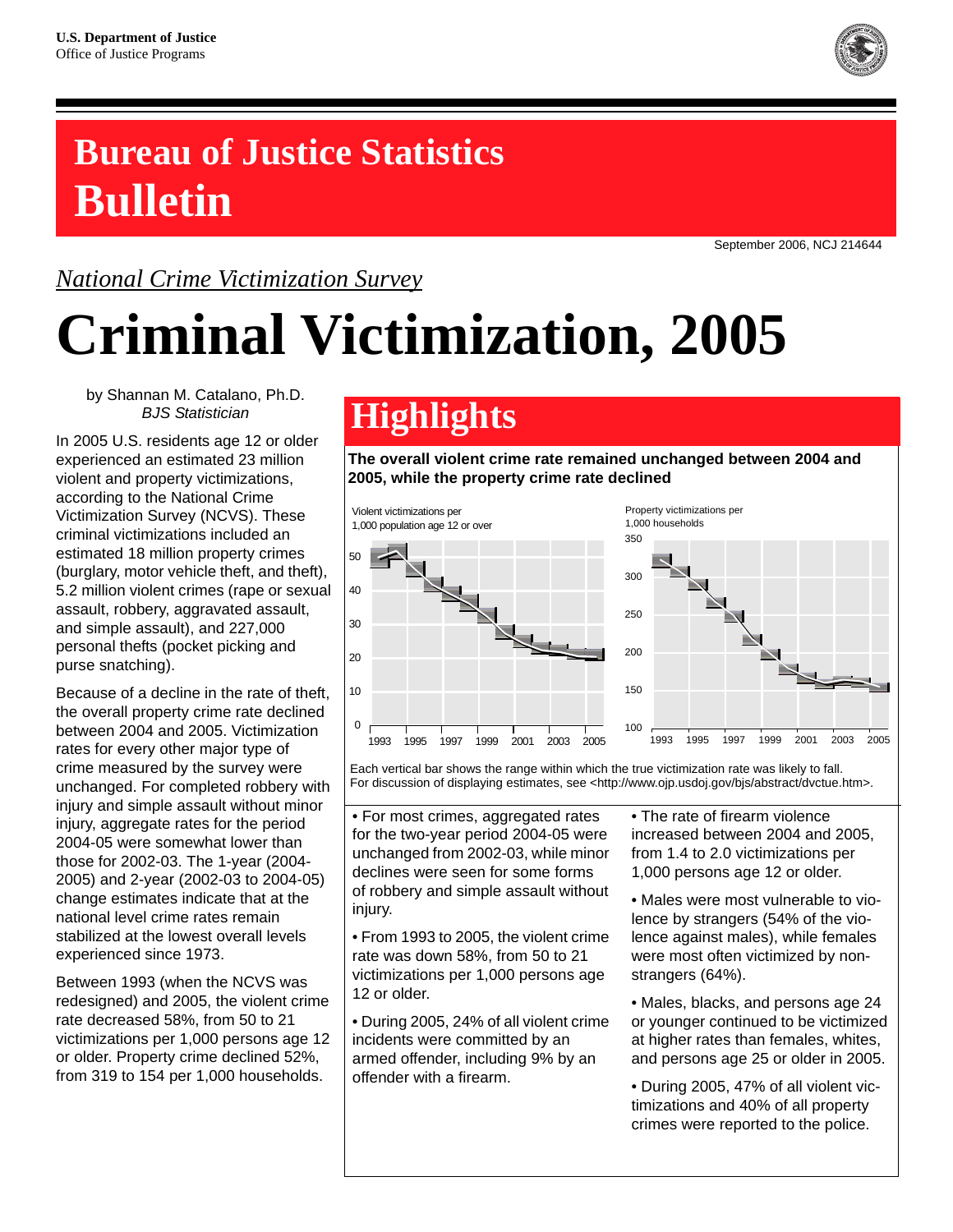In 2005, according to victims, 47% of violent crimes were reported to the police, up from 43% in 1993. The proportion of property crimes reported to the police also increased to 40% in 2005, from 33% in 1993.

# **Criminal victimization, 2004-05**

The NCVS collects data on nonfatal crimes against persons age 12 or older, reported and not reported to the police, from a nationally representative sample of U.S. households. (See *Methodology*, page 11.) Information on homicide is obtained from the Uniform Crime Reporting (UCR) program of the FBI.

# *Crimes measured by the NCVS*

Violent crimes include rape or sexual assault, robbery, aggravated assault, and simple assault. Property crimes include household burglary, motor vehicle theft, and theft.

The overall violent crime rate remained stable between 2004 and 2005, while the overall property crime rate declined due to a drop in household theft from 123 to 116 victimizations per 1,000 households.

#### **Murder/nonnegligent manslaughter**

Based on preliminary 2005 data from the FBI, the number of persons murdered in the United States increased 4.8% between 2004 and 2005. In 2004, 16,140 persons were murdered; the estimate for 2005 is about 16,910 victims of murder. Based

on these preliminary data, the homicide rate for 2005 is an estimated 5.7 per 100,000 individuals.

Preliminary data suggest that while increases in the number of murders occurred in all regions of the country, the greatest increases were in the Midwest (5.8%) and South (5.3%).

|                             | Number of victimizations |            | Victimization rate (per 1,000<br>persons age 12 or older or<br>per 1,000 households) |          |  |  |
|-----------------------------|--------------------------|------------|--------------------------------------------------------------------------------------|----------|--|--|
| Type of crime               | 2004                     | 2005       | 2004                                                                                 | 2005     |  |  |
| All crimes                  | 24,061,140               | 23,440,720 |                                                                                      |          |  |  |
| Violent crimes <sup>a</sup> | 5,182,670                | 5,173,720  | 21.4                                                                                 | 21.2     |  |  |
| Rape/sexual assault         | 209,880                  | 191,670    | 0.9                                                                                  | 0.8      |  |  |
| Robbery                     | 501,820                  | 624,850    | 2.1                                                                                  | 2.6      |  |  |
| Assault                     | 4,470,960                | 4,357,190  | 18.5                                                                                 | 17.8     |  |  |
| Aggravated                  | 1,030,080                | 1,052,260  | 4.3                                                                                  | 4.3      |  |  |
| Simple                      | 3,440,880                | 3,304,930  | 14.2                                                                                 | 13.5     |  |  |
| <b>Personal theft</b>       | 224,070                  | 227,070    | 0.9                                                                                  | 0.9      |  |  |
| <b>Property crimes</b>      | 18,654,400               | 18,039,930 | 161.1                                                                                | 154.0*   |  |  |
| Household burglary          | 3,427,690                | 3,456,220  | 29.6                                                                                 | 29.5     |  |  |
| Motor vehicle theft         | 1,014,770                | 978,120    | 8.8                                                                                  | 8.4      |  |  |
| Theft                       | 14,211,940               | 13,605,590 | 122.8                                                                                | $116.2*$ |  |  |

he total number of households was 115,775,570 in 2004 and 117,110,800 in 2005. ~Not applicable.

\*The difference from 2004 to 2005 is significant at the 95%-confidence level.

<sup>a</sup>The NCVS is based on interviews with victims and therefore cannot measure murder. See *Methodology,* pages 11 and 12.

# **Murder and victim characteristics, 2004**

In 2004, the year in which the most recent comprehensive data are available, the FBI reported a total of 16,140 murders or nonnegligent manslaughters. The total represented a 2.4% decrease from the 16,530 murders recorded in 2003. The FBI defines murder in its annual *Crime in the United States* as the willful (nonnegligent) killing of one human being by another. Justifiable homicides, attempted murder, and deaths caused by negligence, suicide, or accident are not included. The FBI's UCR program collects data on murder from over 17,000 city, county, and State law enforcement agencies.

Though the rate and level of homicide change from year to year, the relationship between victim characteristics and homicide tends to remain the same. For example, as in previous years, in 2004 —

• Most murder victims were male (78%).

• When the race of the murder victim was known, about half were white (49.8%), almost half were black (47.6%), and about 2.6% were of another race.

• When information on the victim-offender relationship was available, 77% of the offenders were known to the victim, while 23% were a stranger to the victim.

- Firearms were used in the majority of murders (70%).
- Offenders were most often male (90%) and age 18 or older (92%).
- Homicide is generally intraracial.
- Arguments were the most often cited circumstance leading to murder (44%).
- Homicides occurred in connection with another felony (such as rape, robbery, or arson) in 23% of incidents.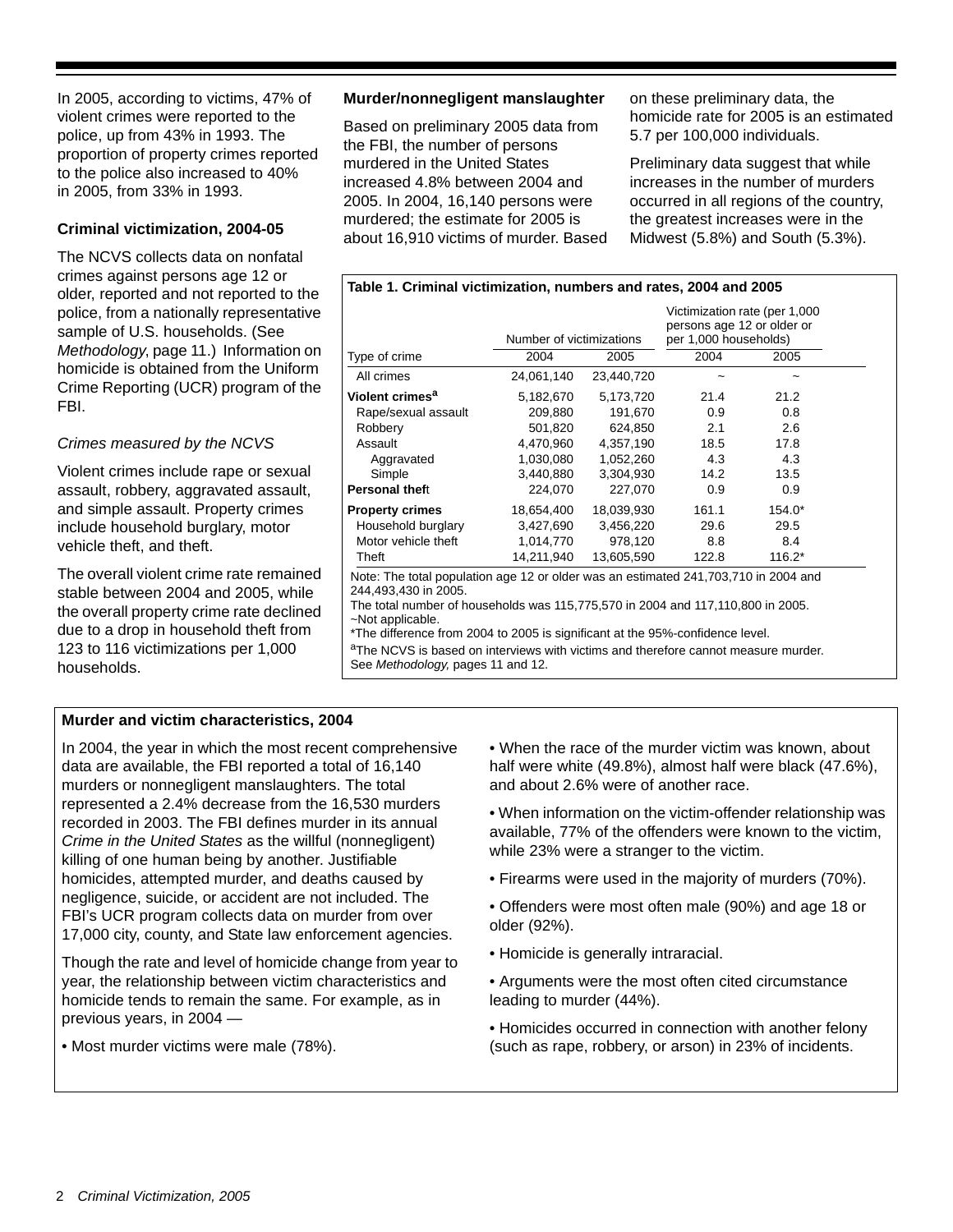# **Criminal victimization, 2002-03 and 2004-05**

Comparing the 2-year average annual rates, criminal victimization changed somewhat in three sub-categories of crime rates from 2002-03 to 2004-05 (text box, table 2).

During this period there were indications that the average annual rates of attempted or threatened violence, completed robbery with injury, and simple assault without injury declined somewhat from 2002-03 to 2004-05.

# **Estimating change in crime victimization rates**

Since 1995 the NCVS has undergone sample reductions because of the escalating costs of data collection. At the same time, the rate of crime remains at the lowest levels in the past thirty years. The combination of the two — fewer survey respondents and less crime — has resulted in a diminished ability to detect statistically significant year-to-year changes in rates.

Comparing 2-year average rates provides a picture of the continuing decline in some categories of crime. Annual detailed tables of victimization counts and per capita rates are located on the BJS website at <www.ojp.usdoj.gov/bjs/abstract/ cv05.htm>.

#### **Table 2. Criminal victimization, average annual number and rates, 2002-2003 and 2004-05**

|                                 |                          |            | Average annual victimization rate                              |                 |                     |  |  |
|---------------------------------|--------------------------|------------|----------------------------------------------------------------|-----------------|---------------------|--|--|
|                                 | Average annual           |            | (per 1,000 persons age 12 or<br>older or per 1,000 households) |                 |                     |  |  |
|                                 | number of victimizations |            |                                                                |                 |                     |  |  |
|                                 |                          |            |                                                                |                 | Percent             |  |  |
| Type of crime                   | 2002-03                  | 2004-05    |                                                                | 2002-03 2004-05 | change <sup>a</sup> |  |  |
| <b>All crimes</b>               | 23,624,420               | 23,750,930 |                                                                |                 |                     |  |  |
| Personal crimes <sup>b</sup>    | 5,541,620                | 5,403,770  | 23.5                                                           | 22.2            | $-5.6%$             |  |  |
| Crimes of violence              | 5,371,570                | 5,178,200  | 22.8                                                           | 21.3            | $-6.6$              |  |  |
| Completed violence <sup>c</sup> | 1,704,040                | 1,697,830  | 7.2                                                            | 7.0             | $-3.5$              |  |  |
| Attempted/threatened violence   | 3,667,530                | 3,480,370  | 15.6                                                           | 14.3            | $-8.11$             |  |  |
| Rape/Sexual assault             | 223,290                  | 200,780    | 0.9                                                            | 0.8             | $-12.9$             |  |  |
| Rape/Attempted rape             | 142,380                  | 115,570    | 0.6                                                            | 0.5             | $-21.4$             |  |  |
| Rape                            | 81,320                   | 64,080     | 0.3                                                            | 0.3             | $-23.7$             |  |  |
| Attempted rape                  | 61,060                   | 51,500     | 0.3                                                            | 0.2             | $-18.3$             |  |  |
| Sexual assault                  | 80,910                   | 85,210     | 0.3                                                            | 0.4             | 2.0                 |  |  |
| Robbery                         | 554,310                  | 563,340    | 2.4                                                            | 2.3             | $-1.6$              |  |  |
| Completed/property taken        | 381,880                  | 357,280    | 1.6                                                            | 1.5             | $-9.4$              |  |  |
| With injury                     | 165,090                  | 126,520    | 0.7                                                            | 0.5             | $-25.8+$            |  |  |
| Without injury                  | 216,780                  | 230,770    | 0.9                                                            | 0.9             | 3.1                 |  |  |
| Attempted to take property      | 172,440                  | 206,060    | 0.7                                                            | 0.8             | 15.7                |  |  |
| With injury                     | 48,160                   | 67,550     | 0.2                                                            | 0.3             | 35.9                |  |  |
| Without injury                  | 124,290                  | 138,520    | 0.5                                                            | 0.6             | 7.9                 |  |  |
| Assault                         | 4,593,970                | 4,414,080  | 19.5                                                           | 18.2            | $-6.9$              |  |  |
| Aggravated                      | 1,045,610                | 1,041,170  | 4.4                                                            | 4.3             | $-3.6$              |  |  |
| With injury                     | 338,930                  | 354,050    | 1.4                                                            | 1.5             | 1.2                 |  |  |
| Threatened with weapon          | 706,680                  | 686,890    | 3.0                                                            | 2.8             | $-5.9$              |  |  |
| Simple                          | 3,548,360                | 3,372,910  | 15.1                                                           | 13.9            | $-7.9$              |  |  |
| With minor injury               | 837,770                  | 846,680    | 3.6                                                            | 3.5             | $-2.1$              |  |  |
| Without injury                  | 2,710,590                | 2,526,230  | 11.5                                                           | 10.4            | $-9.7+$             |  |  |
| Personal theft <sup>d</sup>     | 170,050                  | 225,570    | 0.7                                                            | 0.9             | 28.5                |  |  |
| <b>Property crimes</b>          | 18,082,800               | 18,347,170 | 161.1                                                          | 157.6           | $-2.2%$             |  |  |
| Household burglary              | 3,225,670                | 3,441,960  | 28.7                                                           | 29.6            | 2.8                 |  |  |
| Completed                       | 2,703,910                | 2,904,810  | 24.1                                                           | 24.9            | 3.5                 |  |  |
| Forcible entry                  | 1,016,990                | 1,082,000  | 9.1                                                            | 9.3             | 2.5                 |  |  |
| Unlawful entry without force    | 1,686,920                | 1,822,820  | 15.0                                                           | 15.7            | 4.1                 |  |  |
| Attempted forcible entry        | 521,770                  | 537,150    | 4.6                                                            | 4.6             | $-0.8$              |  |  |
| Motor vehicle theft             | 1,010,620                | 996,450    | 9.0                                                            | 8.6             | $-5.0$              |  |  |
| Completed                       | 772,070                  | 776,940    | 6.9                                                            | 6.7             | $-3.0$              |  |  |
| Attempted                       | 238,550                  | 219,520    | 2.1                                                            | 1.9             | $-11.3$             |  |  |
| Theft                           | 13,846,520               | 13,908,770 | 123.4                                                          | 119.4           | $-3.2$              |  |  |
| Completed <sup>e</sup>          | 13,379,380               | 13,350,110 | 119.2                                                          | 114.6           | $-3.8$              |  |  |
| Less than \$50                  | 4,188,450                | 4,096,570  | 37.3                                                           | 35.2            | $-5.7$              |  |  |
| \$50-\$249                      | 4,603,610                | 4,751,350  | 41.0                                                           | 40.8            | $-0.5$              |  |  |
| \$250 or more                   | 3,323,300                | 3,245,710  | 29.6                                                           | 27.9            | $-5.9$              |  |  |
| Attempted                       | 467,140                  | 558,660    | 4.2                                                            | 4.8             | 15.3                |  |  |
|                                 |                          |            |                                                                |                 |                     |  |  |

Note: The total population age 12 or older was 231,589,260 in 2002; 239,305,990 in 2003; 241,703,710 in 2004; and 244,493,430 in 2005. The total number of households was 110,323,840 in 2002; 114,136,930 in 2003; 115,775,570 in 2004; and 117,110,800 in 2005. ~Not applicable.

‡The difference from 2002-2003 to 2004-05 is significant at the 90%-confidence level.

aPercent change was calculated using unrounded rates.

<sup>b</sup>The NCVS is based on interviews with victims and therefore cannot measure murder.

<sup>c</sup>Completed violent crimes include rape, sexual assault, robbery with or without injury,

aggravated assault with injury, and simple assault with minor injury.

<sup>d</sup>Includes pocket picking, completed purse snatching, and attempted purse snatching.<br><sup>e</sup>Includes thefts with unknown losses.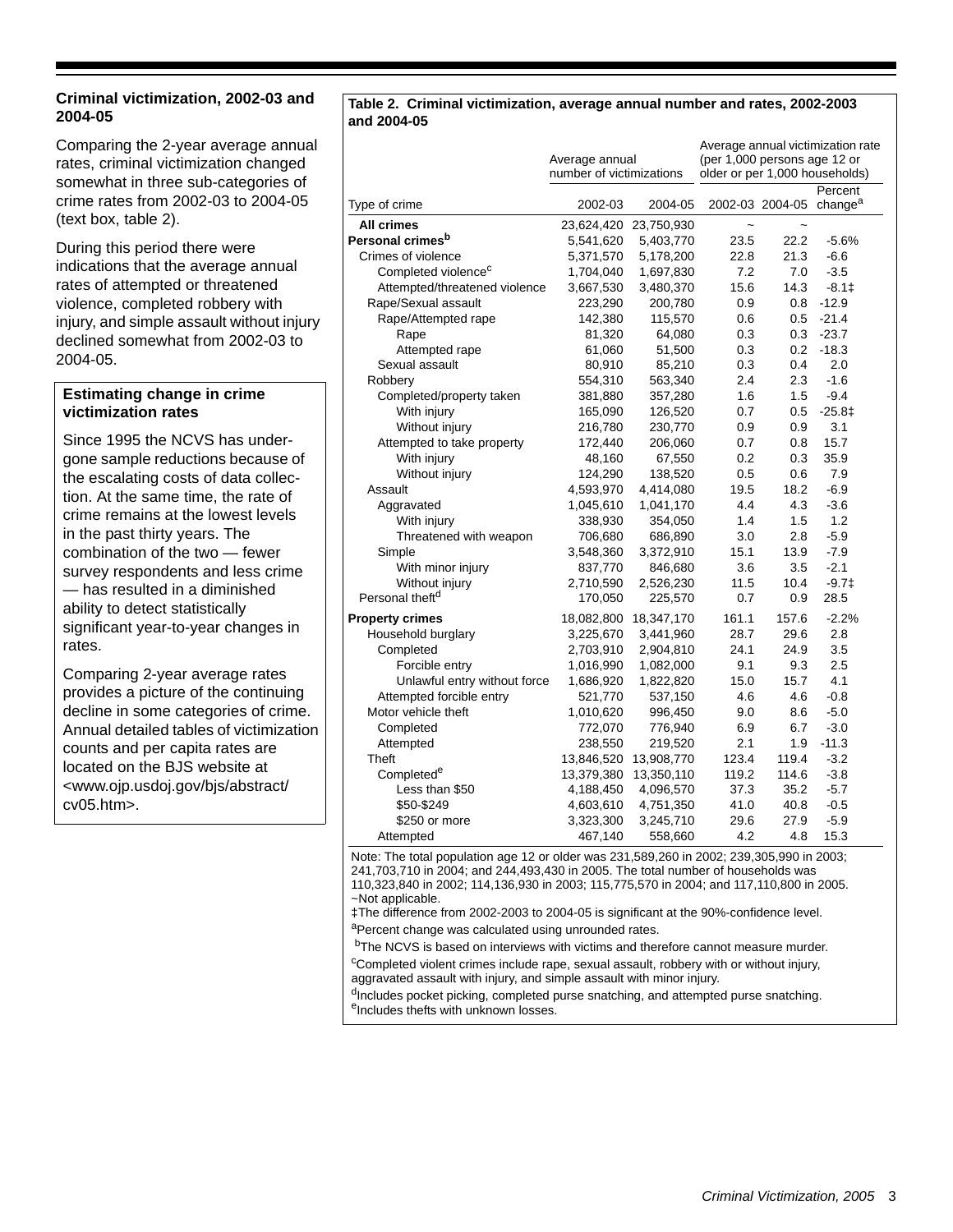# **Comparing victim characteristics, 2002-03 and 2004-05**

Violent victimization rates remained unchanged from 2002-03 to 2004-05 for most demographic categories of victims examined.

# *Gender*

Violent crime rates for females declined somewhat from 2002-03 to 2004-05.

|        | Average annual rate of violent<br>crimes per 1,000 persons age<br>12 or older |          |          |  |  |  |  |  |
|--------|-------------------------------------------------------------------------------|----------|----------|--|--|--|--|--|
|        | $2002 -$                                                                      | $2004 -$ | Percent  |  |  |  |  |  |
|        | 03                                                                            | 05       | change   |  |  |  |  |  |
| Male   | 25.9                                                                          | 25.2     | $-2.6%$  |  |  |  |  |  |
| Female | 19.9                                                                          | 17.6     | $-11.71$ |  |  |  |  |  |
|        |                                                                               |          |          |  |  |  |  |  |

‡The 2002-03 and 2004-05 difference is significant at the 90%-confidence level.

# *Marital status*

Rates of violence against persons who were never married declined somewhat from 2002-03 to 2004-05, from 42 to 38 victimizations per 1,000 persons age 12 or older.

|                    | Average annual rate of<br>violent crimes per 1,000<br>persons age 12 or older |       |           |  |  |  |  |  |
|--------------------|-------------------------------------------------------------------------------|-------|-----------|--|--|--|--|--|
|                    | $2002 -$                                                                      | 2004- | Percent   |  |  |  |  |  |
|                    | 03                                                                            | 05    | change    |  |  |  |  |  |
| Never married      | 42.4                                                                          | 38.4  | $-9.5%$ ± |  |  |  |  |  |
| Married            | 10.4                                                                          | 10.0  | $-3.9$    |  |  |  |  |  |
| Widowed            | 5.3                                                                           | 5.0   | $-4.5$    |  |  |  |  |  |
| Divorced/separated | 33.0                                                                          | 32.3  | $-2.0$    |  |  |  |  |  |
|                    |                                                                               |       |           |  |  |  |  |  |

‡The 2002-03 and 2004-05 difference is significant at the 90%-confidence level.

# *Age*

For persons 16 to19 years old, violent crime rates fell from 56 to 45 victimizations per 1,000 persons. Despite apparent differences, there was no detectable change for persons in other age groups.

|             | 12 or older |       | Average annual rate of violent<br>crimes per 1,000 persons age |
|-------------|-------------|-------|----------------------------------------------------------------|
|             | 2002-       | 2004- | Percent                                                        |
|             | 03          | 05    | change                                                         |
| 12-15 years | 48.1        | 46.9  | $-2.5%$                                                        |
| 16-19 years | 55.6        | 45.0  | $-19.0*$                                                       |
| 20-24 years | 45.4        | 45.0  | $-0.9$                                                         |
| 25-34 years | 26.3        | 23.7  | $-10.0$                                                        |
| 35-49 vears | 18.3        | 17.7  | $-3.5$                                                         |
| 50-64 years | 10.5        | 11.2  | 6.8                                                            |
| 65+ vears   | 2.7         | 2.3   | $-15.1$                                                        |
|             |             |       |                                                                |

\*The 2002-03 and 2004-05 difference is significant at the 95%-confidence level.

#### *Annual household income*

There are indications that the rate of violent victimization declined for persons in households earning less than \$7,500 per year. There was no detectable change for persons in other income categories.

|                                        | Average annual rate of<br>violent crimes per 1,000<br>persons age 12 or older<br>$2002 -$ |                   |             |  |  |  |  |
|----------------------------------------|-------------------------------------------------------------------------------------------|-------------------|-------------|--|--|--|--|
|                                        | 2004-<br>05                                                                               | Percent<br>change |             |  |  |  |  |
| Less than \$7,500                      | 47.7                                                                                      | 38.1              | $-20.2\%$ ‡ |  |  |  |  |
| \$7,500-\$14,999                       | 31.1                                                                                      | 32.9              | 5.6         |  |  |  |  |
| \$15.000-\$24.999                      | 28.1                                                                                      | 27.1              | $-3.5$      |  |  |  |  |
| \$25.000-\$34.999                      | 26.0                                                                                      | 24.1              | $-7.4$      |  |  |  |  |
| \$35,000-\$49.999                      | 23.5                                                                                      | 22.0              | $-6.1$      |  |  |  |  |
| \$50,000-\$74,999                      | 20.8                                                                                      | 21.6              | 3.8         |  |  |  |  |
| \$75,000 or more                       | 18.2                                                                                      | 16.7              | -8.2        |  |  |  |  |
| tThe 2002-03 and 2004-05 difference is |                                                                                           |                   |             |  |  |  |  |

‡The 2002-03 and 2004-05 difference is significant at the 90%-confidence level.

# *Region and location of residence*

Crime rates remained stable for persons residing in all regions of the country (Northeast, Midwest, South, and West). Between 2002-03 and 2004-05, violent crime decreased 12% for persons residing in suburban areas but remained unchanged in urban and rural areas.

|           | Average annual rate of violent<br>crimes per 1,000 persons age<br>12 or older |       |          |  |  |  |  |  |  |
|-----------|-------------------------------------------------------------------------------|-------|----------|--|--|--|--|--|--|
|           | 2002-                                                                         | 2004- | Percent  |  |  |  |  |  |  |
|           | 03                                                                            | 05    | change   |  |  |  |  |  |  |
| Northeast | 19.9 <sub>1</sub>                                                             | 17.7  | $-11.4%$ |  |  |  |  |  |  |
| Midwest   | 24.7                                                                          | 23.4  | $-5.3$   |  |  |  |  |  |  |
| South     | 20.4                                                                          | 19.1  | $-6.5$   |  |  |  |  |  |  |
| West      | 27.3                                                                          | 25.7  | $-5.8$   |  |  |  |  |  |  |
| Urban     | 30.6                                                                          | 29.4  | $-3.9%$  |  |  |  |  |  |  |
| Suburban  | 20.7                                                                          | 18.3  | $-11.7*$ |  |  |  |  |  |  |
| Rural     | 18.0                                                                          | 18.1  | 0.7      |  |  |  |  |  |  |

\*The 2002-03 and 2004-05 difference is significant at the 95%-confidence level.

#### **Comparing household characteristics, 2002-03 and 2004-05**

#### *Annual household income*

Property crime rates were unchanged for households in all income categories between 2002-03 and 2004-05.

| 2002-<br>2004-<br>Percent<br>03<br>change<br>05 |  |
|-------------------------------------------------|--|
|                                                 |  |
| 198.8<br>Less than \$7,500<br>196.8<br>1.0%     |  |
| \$7,500-\$14,999<br>167.2<br>177.9<br>6.4       |  |
| \$15.000-\$24.999<br>175.7<br>169.0<br>$-3.8$   |  |
| \$25,000-\$34,999<br>171.5<br>171.3<br>0.1      |  |
| \$35.000-\$49.999<br>176.3<br>168.1<br>$-4.7$   |  |
| \$50.000-\$74.999<br>163.3<br>161.4<br>$-1.2$   |  |
| \$75,000 or more<br>173.7<br>173.3<br>0.2       |  |

# *Region, location, and homeownership*

A decline of 12% in property crime rates was measured in the Northeast, 2002-03 to 2004-05. No difference in rates was observed in other regions of the country.

Despite apparent changes, rates of property crime remained stable for households in urban (207), suburban (142), and rural (130) areas.

From 2002-03 to 2004-05, average annual property crime rates remained stable for residential renters and homeowners.

|           |                | Average annual rate of property<br>crimes per 1,000 households |                        |  |  |  |  |  |  |
|-----------|----------------|----------------------------------------------------------------|------------------------|--|--|--|--|--|--|
|           | $2002 -$<br>03 | 2004-<br>05                                                    | Percent<br>change      |  |  |  |  |  |  |
| Northeast | 119.5          | 105.5                                                          | $-11.7\%$ <sup>*</sup> |  |  |  |  |  |  |
| Midwest   | 158.0          | 162.2                                                          | 2.7                    |  |  |  |  |  |  |
| South     | 154.3          | 152.5                                                          | $-1.1$                 |  |  |  |  |  |  |
| West      | 213.5          | 205.3                                                          | $-3.8$                 |  |  |  |  |  |  |
| Urban     | 215.8          | 207.3                                                          | $-3.9%$                |  |  |  |  |  |  |
| Suburban  | 145.1          | 142.3                                                          | $-1.9$                 |  |  |  |  |  |  |
| Rural     | 127.6          | 129.8                                                          | 1.7                    |  |  |  |  |  |  |
| Owned     | 140.0          | 139.6                                                          | $-0.3%$                |  |  |  |  |  |  |
| Rented    | 206.7          | 196.8                                                          | -4.8                   |  |  |  |  |  |  |

\*The 2002-03 and 2004-05 difference is significant at the 95%-confidence level.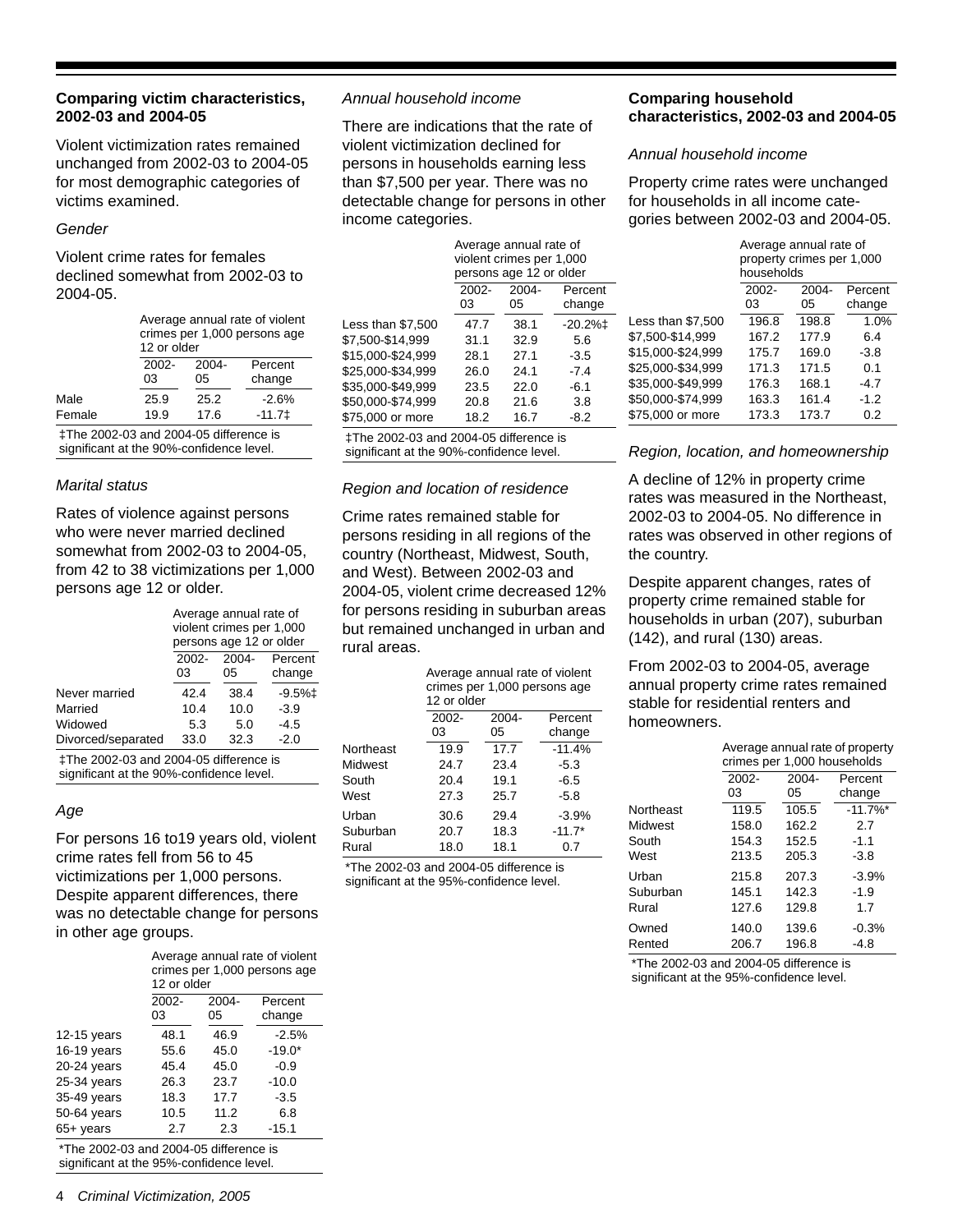#### **Table 3. Rates of criminal victimization and percent change, 1993 and 2005**

|                                 | Victimization rates    |       |                          |  |  |  |
|---------------------------------|------------------------|-------|--------------------------|--|--|--|
|                                 | (per 1,000 persons age |       |                          |  |  |  |
|                                 |                        |       | 12 or older or per 1,000 |  |  |  |
|                                 | households)            |       |                          |  |  |  |
|                                 |                        |       | Percent                  |  |  |  |
|                                 |                        |       | change <sup>a</sup>      |  |  |  |
| Type of crime                   | 1993                   | 2005  | 1993-2005                |  |  |  |
| Personal crimes <sup>b</sup>    | 52.2                   | 22.1  | $-57.7%$                 |  |  |  |
| Crimes of violence              | 49.9                   | 21.2  | $-57.6*$                 |  |  |  |
| Completed violence <sup>c</sup> | 15.0                   | 6.8   | $-54.8*$                 |  |  |  |
| Attempted/threatened violence   | 34.9                   | 14.4  | $-58.8*$                 |  |  |  |
| Rape/Sexual assault             | 2.5                    | 0.8   | $-68.6*$                 |  |  |  |
| Rape/Attempted rape             | 1.6                    | 0.5   | $-66.7*$                 |  |  |  |
| Rape                            | 1.0                    | 0.3   | $-71.6*$                 |  |  |  |
| Attempted rape                  | 0.7                    | 0.2   | $-64.5*$                 |  |  |  |
| Sexual assault                  | 0.8                    | 0.3   | $-68.5*$                 |  |  |  |
| Robbery                         | 6.0                    | 2.6   | $-57.4*$                 |  |  |  |
| Completed/property taken        | 3.8                    | 1.7   | $-55.3*$                 |  |  |  |
| With injury                     | 1.3                    | 0.6   | $-55.1*$                 |  |  |  |
| Without injury                  | 2.5                    | 1.1   | $-55.4*$                 |  |  |  |
| Attempted to take property      | 2.2                    | 0.9   | $-61.0*$                 |  |  |  |
| With injury                     | 0.4                    | 0.3   | $-34.1$                  |  |  |  |
| Without injury                  | 1.8                    | 0.6   | $-67.0*$                 |  |  |  |
| Assault                         | 41.4                   | 17.8  | $-57.0*$                 |  |  |  |
| Aggravated                      | 12.0                   | 4.3   | $-64.1*$                 |  |  |  |
| With injury                     | 3.4                    | 1.4   | $-60.3*$                 |  |  |  |
| Threatened with weapon          | 8.6                    | 3.0   | $-65.7*$                 |  |  |  |
| Simple                          | 29.4                   | 13.5  | $-54.0*$                 |  |  |  |
| With minor injury               | 6.1                    | 3.3   | $-46.7*$                 |  |  |  |
| Without injury                  | 23.3                   | 10.3  | $-55.9*$                 |  |  |  |
| Personal theft <sup>d</sup>     | 2.3                    | 0.9   | $-59.6*$                 |  |  |  |
| <b>Property crimes</b>          | 318.9 154.0            |       | $-51.7%$                 |  |  |  |
| Household burglary              | 58.2                   | 29.5  | $-49.3*$                 |  |  |  |
| Completed                       | 47.2                   | 24.8  | $-47.5*$                 |  |  |  |
| Forcible entry                  | 18.1                   | 9.1   | $-49.6*$                 |  |  |  |
| Unlawful entry without force    | 29.1                   | 15.6  | $-46.2*$                 |  |  |  |
| Attempted forcible entry        | 10.9                   | 4.7   | $-56.5*$                 |  |  |  |
| Motor vehicle theft             | 19.0                   | 8.4   | $-56.0*$                 |  |  |  |
| Completed                       | 12.4                   | 6.6   | $-46.7*$                 |  |  |  |
| Attempted                       | 6.6                    | 1.7   | $-73.7*$                 |  |  |  |
| Theft                           | 241.7 116.2            |       | $-51.9*$                 |  |  |  |
| Completed <sup>e</sup>          | 230.1                  | 112.0 | $-51.3*$                 |  |  |  |
| Less than \$50                  | 98.7                   | 34.8  | $-64.7*$                 |  |  |  |
| \$50-\$249                      | 76.1                   | 39.8  | $-47.8*$                 |  |  |  |
| \$250 or more                   | 41.6                   | 27.6  | $-33.7*$                 |  |  |  |
| Attempted                       | 11.6                   | 4.2   | $-64.0*$                 |  |  |  |
|                                 |                        |       |                          |  |  |  |

Note: In 1993 the total population age 12 or older was

211,524,770; and 244,493,430 in 2005.

The total number of households in 1993 was 99,927,410; and 117,110,800 in 2005.

\*The difference is significant at the 95%-confidence level.

aDifferences between the annual rates shown do not take into account changes that may have occurred during interim years. <sup>b</sup>The NCVS is based on interviews with victims and therefore cannot measure murder.

<sup>c</sup>Completed violent crimes include rape, sexual assault, robbery with or without injury, aggravated assault with injury, and

simple assault with minor injury.

<sup>d</sup>Includes pocket picking, completed purse snatching, and attempted purse snatching.

e<sub>Includes</sub> theft with unknown losses.

#### **Victimization trends, 1993-2005**

The rate of every major violent and property crime measured in the NCVS — rape or sexual assault, robbery, aggravated assault, simple assault, burglary, theft, and motor vehicle theft — fell significantly between 1993 and 2005 (table 3).

#### *Violent crime*

The overall violent crime rate fell 58% from 50 to 21 violent victimizations per 1,000 persons age 12 or older between 1993 to 2005 (figure 1). Other significant declines were measured in the rates of rape or sexual assault (down 69%), robbery (down 57%), aggravated assault (down 64%), and simple assault (down 54%).

#### *Property crime*

From 1993 through 2005, the rate of overall property crime declined significantly, as did the rate for all major types of property crime (figure 2). The household burglary rate fell 49%; the motor vehicle theft rate fell 56%; and the theft rate fell 52%. The declines in motor vehicle theft and theft were greater for attempted crimes than for completed crimes.





*Figure 2*

Note: Data collected before the NCVS redesign during 1992 (the lightly shaded areas) have been made comparable to the post-redesign data. All data was reestimated to account for the effects of the redesign. Rape excludes sexual assault for this trend analysis.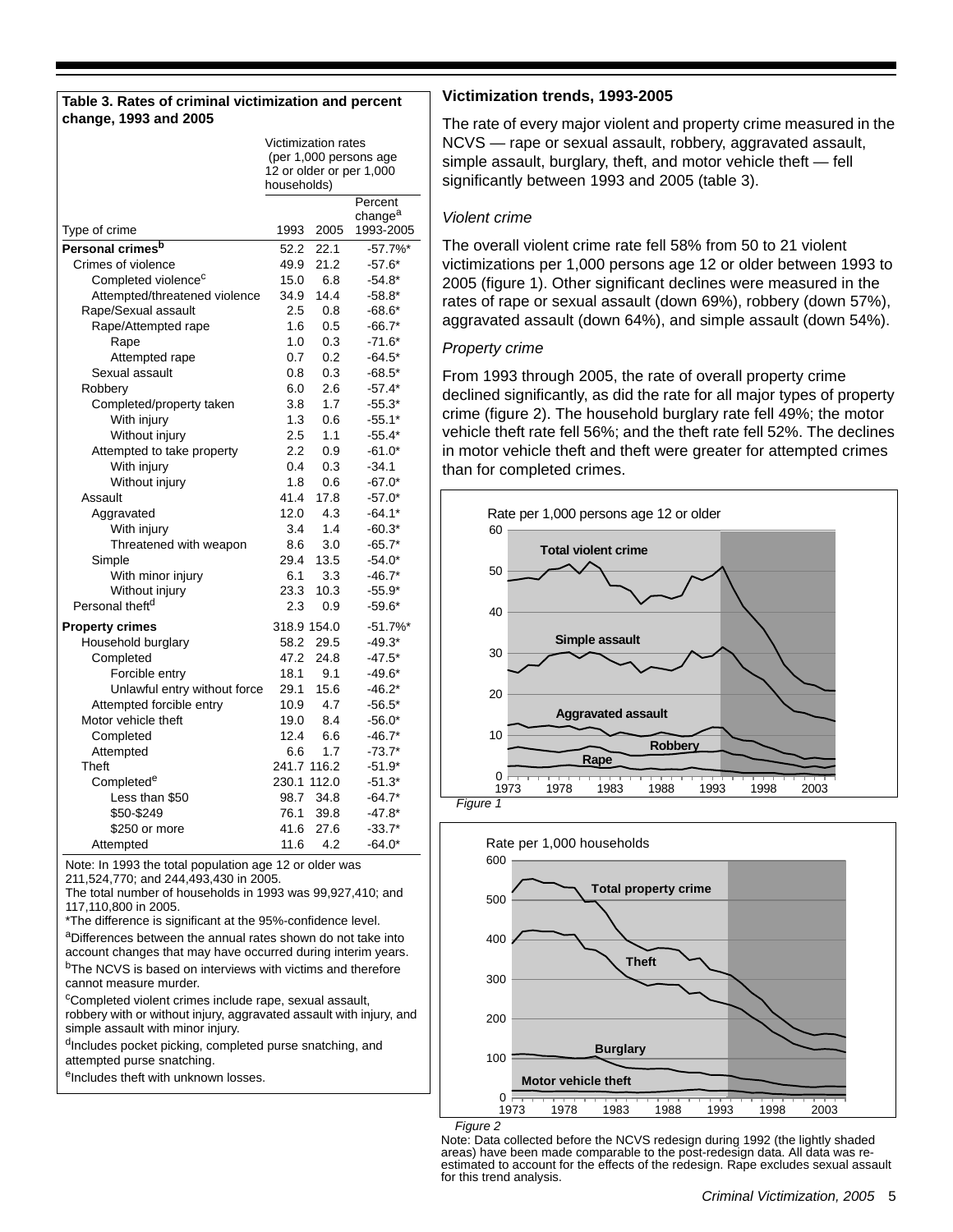# **Characteristics of victims, 1993-2005**

Violent victimization declined in every demographic group between 1993 and 2005 (table 4). For males, the rate of violence declined 57%, from 60 to 26 victimizations per 1,000 males. The rate of violence against females declined by 58%, from 41 to 17 victimizations per 1,000 females.

In 2003 new definitions for race and ethnicity were implemented in the NCVS survey that prevent long term comparisons (See *Methodology* on page 11 for further details). Using these new definitions, in 2005 the rate of violence for whites was 20.1 per 1,000; for blacks, 27.0 per 1,000; and for other races (American Indian, Alaska Native, Asian, Native Hawaiian and Pacific Islander), 13.9 per 1,000.

Violent crime rates declined 39% for victims residing in households earning \$15,000 to \$24,999 per year, from 49 to 30 victimizations per 1,000 persons age 12 or older. Violent crime rates for individuals living in households in all other income categories declined by nearly 50% or more.

Property crime rates fell for every demographic group considered between 1993 and 2005 (figures 4, 5,

*Figure 3 - Violent crime and gender* 0 1993 1995 1997 1999 2001 2003 2005 10 20 30  $40$ 50 60 70 Rate of violent victimization Female Male per 1,000 persons age 12 or older



and 6 and table 5). Households in every region of the country experienced declines in property crime







*Figure 6 - Property crime and region*

| Demographic              | Number of violent crimes per 1,000 persons age 12 or older |      |      |      |      |      |      |      | Percent change, |      |      |      |      |             |
|--------------------------|------------------------------------------------------------|------|------|------|------|------|------|------|-----------------|------|------|------|------|-------------|
| characteristic of victim | 1993                                                       | 1994 | 1995 | 1996 | 1997 | 1998 | 1999 | 2000 | 2001            | 2002 | 2003 | 2004 | 2005 | 1993-2005   |
| Gender                   |                                                            |      |      |      |      |      |      |      |                 |      |      |      |      |             |
| Male                     | 59.8                                                       | 61.1 | 55.7 | 49.9 | 45.8 | 43.1 | 37.0 | 32.9 | 27.3            | 25.5 | 26.3 | 25.0 | 25.5 | $-57.4%$ *  |
| Female                   | 40.7                                                       | 43.0 | 38.1 | 34.6 | 33.0 | 30.4 | 28.8 | 23.2 | 23.0            | 20.8 | 19.0 | 18.1 | 17.1 | $-58.0*$    |
| Race                     |                                                            |      |      |      |      |      |      |      |                 |      |      |      |      |             |
| White                    | 47.9                                                       | 50.5 | 44.7 | 40.9 | 38.3 | 36.3 | 31.9 | 27.1 | 24.5            | 22.8 | 21.5 | 21.0 | 20.1 | $-58.0\%$ * |
| <b>Black</b>             | 67.4                                                       | 61.3 | 61.1 | 52.3 | 49.0 | 41.7 | 41.6 | 35.3 | 31.2            | 27.9 | 29.1 | 26.0 | 27.0 | $-59.9*$    |
| Other race               | 39.8                                                       | 49.9 | 41.9 | 33.2 | 28.0 | 27.6 | 24.5 | 20.7 | 18.2            | 14.7 | 16.0 | 12.7 | 13.9 | $-65.1*$    |
| Two or more races        |                                                            |      |      |      |      |      |      |      |                 |      | 67.7 | 51.6 | 83.6 | --          |
| Hispanic origin          |                                                            |      |      |      |      |      |      |      |                 |      |      |      |      |             |
| Hispanic                 | 55.2                                                       | 61.6 | 57.3 | 44.0 | 43.1 | 32.8 | 33.8 | 28.4 | 29.5            | 23.6 | 24.2 | 18.2 | 25.0 | $-54.7\%$ * |
| Non-Hispanic             | 49.5                                                       | 50.7 | 45.2 | 41.6 | 38.3 | 36.8 | 32.4 | 27.7 | 24.5            | 23.0 | 22.3 | 21.9 | 20.6 | $-58.4*$    |
| Annual household income  |                                                            |      |      |      |      |      |      |      |                 |      |      |      |      |             |
| Less than \$7.500        | 84.7                                                       | 86.0 | 77.8 | 65.3 | 71.0 | 63.8 | 57.5 | 60.3 | 46.6            | 45.5 | 49.9 | 38.4 | 37.7 | $-55.5\%$ * |
| \$7,500-\$14,999         | 56.4                                                       | 60.7 | 49.8 | 52.1 | 51.2 | 49.3 | 44.5 | 37.8 | 36.9            | 31.5 | 30.8 | 39.0 | 26.5 | $-53.0*$    |
| \$15,000-\$24,999        | 49.0                                                       | 50.7 | 48.9 | 44.1 | 40.1 | 39.4 | 35.3 | 31.8 | 31.8            | 30.0 | 26.3 | 24.4 | 30.1 | $-38.6*$    |
| \$25,000-\$34,999        | 51.0                                                       | 47.3 | 47.1 | 43.0 | 40.2 | 42.0 | 37.9 | 29.8 | 29.1            | 27.0 | 24.9 | 22.1 | 26.1 | $-48.8*$    |
| \$35,000-\$49,999        | 45.6                                                       | 47.0 | 45.8 | 43.0 | 38.7 | 31.7 | 30.3 | 28.5 | 26.3            | 25.6 | 21.4 | 21.6 | 22.4 | $-50.9*$    |
| \$50,000-\$74,999        | 44.0                                                       | 48.0 | 44.6 | 37.5 | 33.9 | 32.0 | 33.3 | 23.7 | 21.0            | 18.7 | 22.9 | 22.1 | 21.1 | $-52.0*$    |
| \$75,000 or more         | 41.3                                                       | 39.5 | 37.3 | 30.5 | 30.7 | 33.1 | 22.9 | 22.3 | 18.5            | 19.0 | 17.5 | 17.0 | 16.4 | $-60.3*$    |

beginning in 2003 NCVS collected race separately for persons identifying with one race and those identifying with two or more races. Because about 0.9% of survey respondents identified two or more races, the impact on victimization rates for each race is small. See *Methodology*, page 11. --Not available.

\*1993-2005 difference is significant at the 95%-confidence level.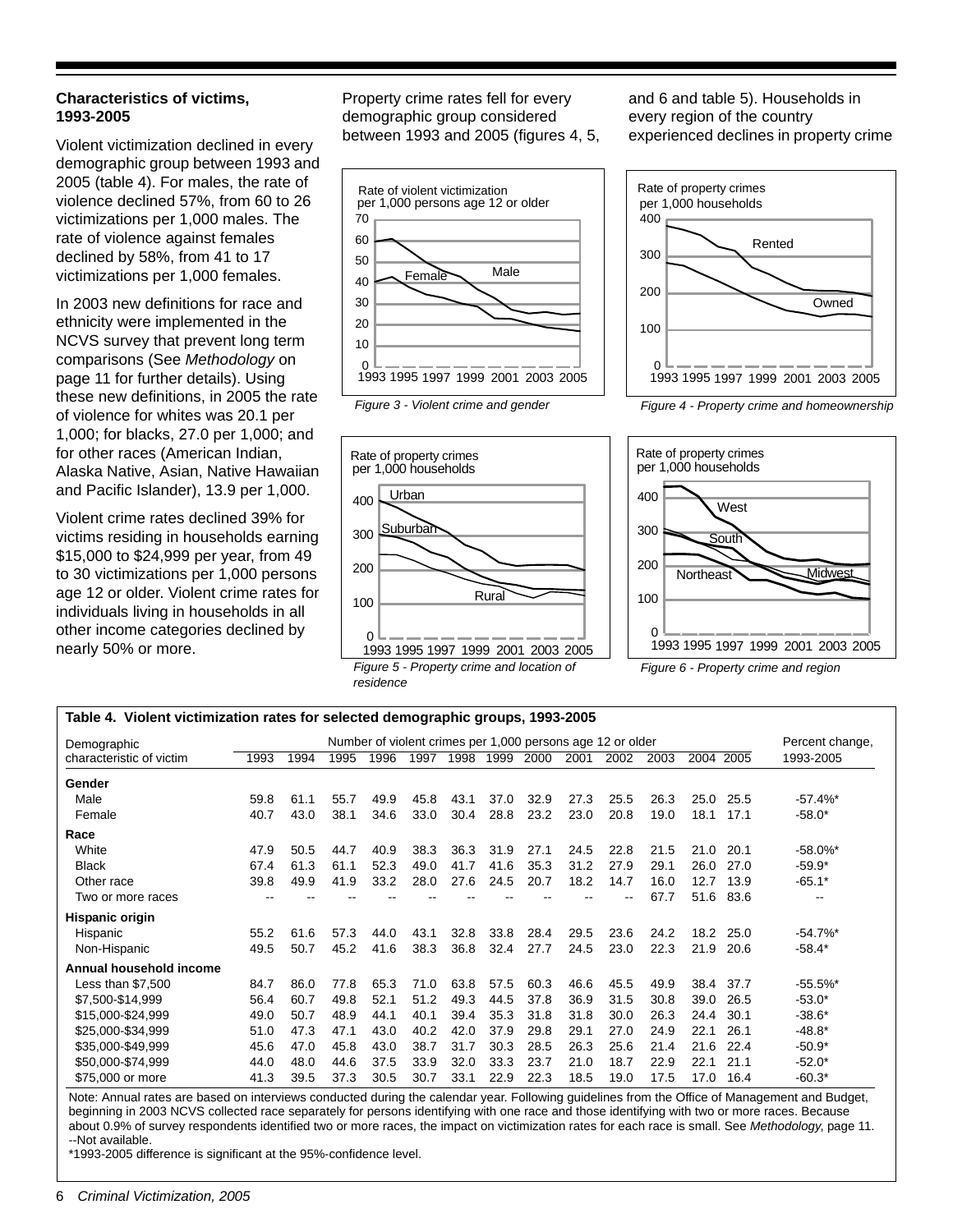#### **Table 5. Property crime rates by selected household characteristics, 1993-2005**

| Demographic                  |       |       |       |       |       | Number of property crimes per 1,000 households |       |       |       |       |       |       |       | Percent<br>change, |
|------------------------------|-------|-------|-------|-------|-------|------------------------------------------------|-------|-------|-------|-------|-------|-------|-------|--------------------|
| characteristic of household  | 1993  | 1994  | 1995  | 1996  | 1997  | 1998                                           | 1999  | 2000  | 2001  | 2002  | 2003  | 2004  | 2005  | 1993-2005          |
| Region                       |       |       |       |       |       |                                                |       |       |       |       |       |       |       |                    |
| Northeast                    | 235.6 | 236.6 | 234.1 | 215.2 | 195.6 | 159.3                                          | 159.5 | 143.7 | 123.9 | 117.0 | 122.1 | 107.1 | 103.9 | $-55.9%$ *         |
| Midwest                      | 311.2 | 295.2 | 269.6 | 249.6 | 219.9 | 214.0                                          | 199.9 | 181.9 | 172.3 | 155.8 | 160.2 | 168.8 | 155.8 | $-49.9*$           |
| South                        | 299.4 | 288.6 | 269.9 | 259.9 | 253.8 | 213.5                                          | 191.4 | 167.8 | 157.5 | 147.8 | 160.5 | 158.3 | 146.8 | $-51.0*$           |
| West                         | 434.5 | 436.1 | 406.0 | 345.6 | 322.2 | 282.3                                          | 243.1 | 223.4 | 216.4 | 219.9 | 207.4 | 204.0 | 206.5 | $-52.5*$           |
| Ownership                    |       |       |       |       |       |                                                |       |       |       |       |       |       |       |                    |
| Owned                        | 282.5 | 275.2 | 253.7 | 233.7 | 211.7 | 189.6                                          | 170.4 | 153.4 | 146.3 | 136.4 | 143.5 | 142.8 | 136.5 | $-51.7%$ *         |
| Rented                       | 383.5 | 372.7 | 357.7 | 327.1 | 316.0 | 270.6                                          | 251.9 | 228.3 | 209.6 | 207.0 | 206.4 | 201.4 | 192.3 | $-49.9*$           |
| <b>Location of residence</b> |       |       |       |       |       |                                                |       |       |       |       |       |       |       |                    |
| Urban                        | 404.8 | 384.7 | 358.3 | 335.8 | 311.1 | 274.2                                          | 256.3 | 222.1 | 212.8 | 215.3 | 216.3 | 214.7 | 200.0 | $-50.6\%$ *        |
| Suburban                     | 305.1 | 297.2 | 280.6 | 252.6 | 238.0 | 204.5                                          | 181.4 | 163.7 | 156.7 | 145.3 | 144.8 | 143.2 | 141.4 | $-53.7*$           |
| Rural                        | 246.4 | 245.2 | 228.4 | 206.4 | 191.7 | 173.5                                          | 159.8 | 152.6 | 131.9 | 118.3 | 136.6 | 134.4 | 125.1 | $-49.2*$           |
| Annual household income      |       |       |       |       |       |                                                |       |       |       |       |       |       |       |                    |
| Less than $$7,500$           | 305.9 | 299.6 | 304.3 | 282.7 | 258.8 | 209.0                                          | 220.8 | 220.9 | 184.6 | 188.9 | 204.6 | 197.1 | 200.6 | $-34.4%$ *         |
| \$7,500-\$14,999             | 285.9 | 299.1 | 267.1 | 247.5 | 236.3 | 229.8                                          | 200.1 | 167.1 | 181.6 | 166.7 | 167.7 | 181.5 | 174.3 | $-39.0*$           |
| \$15,000-\$24,999            | 307.0 | 308.1 | 289.8 | 273.1 | 242.4 | 211.0                                          | 214.9 | 193.1 | 179.2 | 172.1 | 179.2 | 167.8 | 170.4 | $-44.5*$           |
| \$25,000-\$34,999            | 336.7 | 305.2 | 294.8 | 285.1 | 260.3 | 233.8                                          | 199.1 | 192.2 | 170.4 | 161.7 | 180.7 | 169.3 | 173.9 | $-48.4*$           |
| \$35,000-\$49,999            | 342.7 | 326.9 | 301.5 | 287.6 | 271.7 | 221.7                                          | 207.6 | 192.9 | 176.4 | 175.4 | 177.1 | 176.2 | 159.9 | $-53.3*$           |
| \$50,000-\$74,999            | 374.4 | 364.1 | 333.2 | 284.0 | 270.9 | 248.6                                          | 213.6 | 181.9 | 178.8 | 158.3 | 168.1 | 167.0 | 155.9 | $-58.4*$           |
| \$75,000 or more             | 400.3 | 356.0 | 350.4 | 304.6 | 292.8 | 248.6                                          | 220.4 | 197.2 | 180.0 | 169.8 | 176.4 | 176.5 | 171.0 | $-57.3*$           |

Note: Annual rates are based on interviews conducted during the calendar year. See the *Methodology* in <http://www.ojp.usdoj.gov/bjs/pub/pdf/cvusmeth.pdf>.

\*1993-2005 difference is significant at the 95%-confidence level.

#### **Table 6. Rates of violent crime and personal theft, by gender, race, Hispanic origin, and age, 2005**

|                   |             | Victimizations per 1,000 persons age 12 or older |         |                |      |         |        |          |
|-------------------|-------------|--------------------------------------------------|---------|----------------|------|---------|--------|----------|
|                   |             |                                                  |         | Violent crimes |      |         |        |          |
| Demographic       |             |                                                  | Rape/   |                |      | Assault |        |          |
| characteristic    |             |                                                  | sexual  |                |      | Aggra-  |        | Personal |
| of victim         | Population  | All                                              | assault | Robbery Total  |      | vated   | Simple | theft    |
| Gender            |             |                                                  |         |                |      |         |        |          |
| Male              | 118,937,730 | 25.5                                             | $0.1*$  | 3.8            | 21.5 | 5.6     | 15.9   | 0.8      |
| Female            | 125,555,710 | 17.1                                             | 1.4     | 1.4            | 14.3 | 3.1     | 11.2   | 1.0      |
| Race              |             |                                                  |         |                |      |         |        |          |
| White             | 200,263,410 | 20.1                                             | 0.6     | 2.2            | 17.2 | 3.8     | 13.4   | 0.9      |
| <b>Black</b>      | 29,477,880  | 27.0                                             | 1.8     | 4.6            | 20.6 | 7.6     | 13.0   | 1.7      |
| Other race        | 12,522,090  | 13.9                                             | $0.5*$  | 3.0            | 10.4 | $2.5*$  | 7.9    | $0.2*$   |
| Two or more races | 2,230,050   | 83.6                                             | $3.8*$  | $1.8*$         | 78.0 | 16.6    | 61.5   | $0.0*$   |
| Hispanic origin   |             |                                                  |         |                |      |         |        |          |
| Hispanic          | 31,812,270  | 25.0                                             | $1.1*$  | 4.0            | 19.9 | 5.9     | 14.0   | $1.0*$   |
| Non-Hispanic      | 211,629,880 | 20.6                                             | 0.7     | 2.4            | 17.5 | 4.1     | 13.4   | 0.9      |
| Age               |             |                                                  |         |                |      |         |        |          |
| $12 - 15$         | 17,061,940  | 44.0                                             | $1.2*$  | 3.5            | 39.3 | 8.7     | 30.6   | $1.3*$   |
| $16 - 19$         | 16,524,940  | 44.2                                             | 3.2     | 7.0            | 33.9 | 9.7     | 24.2   | $1.6*$   |
| $20 - 24$         | 20,363,570  | 46.9                                             | $1.1*$  | 5.5            | 40.3 | 10.0    | 30.3   | $1.5*$   |
| 25-34             | 39,607,310  | 23.6                                             | $0.7*$  | 3.1            | 19.9 | 4.7     | 15.2   | 1.0      |
| 35-49             | 65,707,720  | 17.5                                             | $0.6*$  | 1.9            | 15.0 | 3.2     | 11.8   | 1.0      |
| 50-64             | 50,164,650  | 11.4                                             | $0.6*$  | 1.4            | 9.3  | 2.4     | 7.0    | $0.6*$   |
| 65 or older       | 35,063,310  | 2.4                                              | $0.0*$  | $0.6*$         | 1.9  | $0.8*$  | 1.1    | $0.4*$   |

Note: The National Crime Victimization Survey includes as violent crime rape, sexual assault, robbery, and assault. Because the NCVS interviews persons about their victimizations, murder and manslaughter cannot be included. Racial and ethnic categories in 2005 are not comparable to categories used prior to 2003.

See *Methodology* on page 11 for a discussion.

\*Based on 10 or fewer sample cases.

rates of 50% or more. Property crime rates for households that owned or rented their homes also showed a decline of at least 50%.

Households in urban areas (down 51%), suburban areas (down 54%), and rural areas (down 49%) experienced similar declines in property crime rates from 1993 to 2005.

Households with annual incomes of less than \$15,000 experienced smaller declines in property crime rates than households with annual incomes of \$25,000 or more between 1993 and 2005.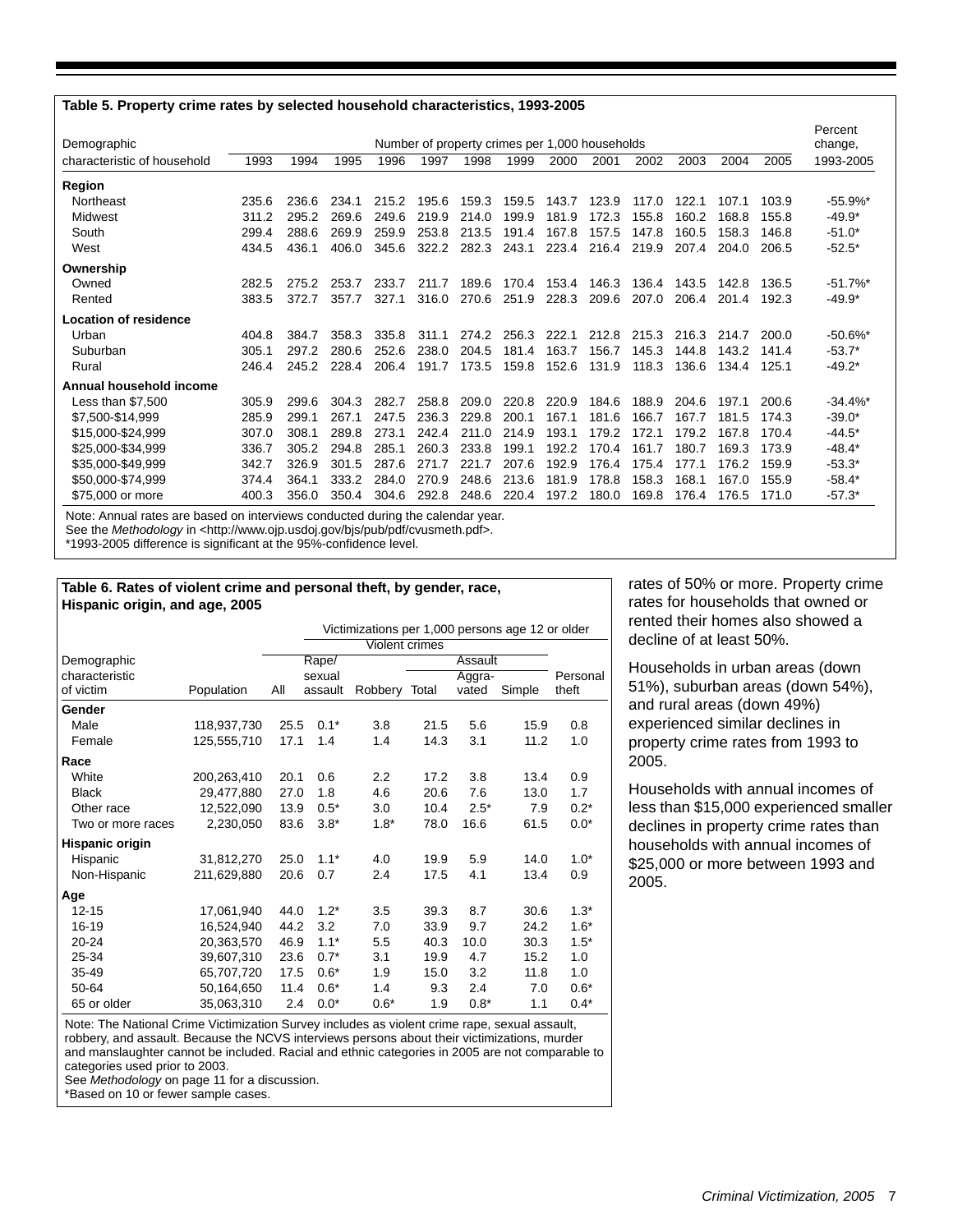#### **Table 7. Rates of violent crime and personal theft, by household income, marital status, region, and location of residence of victims, 2005**

|                              |             | Victimizations per 1,000 persons age 12 or older |        |                 |       |         |        |        |
|------------------------------|-------------|--------------------------------------------------|--------|-----------------|-------|---------|--------|--------|
|                              |             | Violent crimes                                   |        |                 |       |         |        |        |
| Demographic                  |             |                                                  | Rape/  |                 |       | Assault |        | Per-   |
| characteristic               |             |                                                  | sexual |                 |       | Aggra-  |        | sonal  |
| of victim                    | Population  | All                                              |        | assault Robbery | Total | vated   | Simple | theft  |
| <b>Household income</b>      |             |                                                  |        |                 |       |         |        |        |
| Less than \$7,500            | 8,367,490   | 37.7                                             | $2.2*$ | 5.6             | 29.9  | 9.7     | 20.1   | $3.2*$ |
| \$7,500-\$14,999             | 14,798,200  | 26.5                                             | $0.6*$ | 4.9             | 21.0  | 6.8     | 14.2   | $1.6*$ |
| \$15,000-\$24,999            | 22,414,530  | 30.1                                             | $1.4*$ | 3.5             | 25.2  | 6.4     | 18.8   | $1.1*$ |
| \$25.000-\$34.999            | 22,504,200  | 26.1                                             | 1.7    | 2.8             | 21.6  | 5.2     | 16.4   | $1.0*$ |
| \$35,000-\$49,999            | 30,575,740  | 22.4                                             | $0.9*$ | 2.5             | 19.0  | 4.3     | 14.7   | $1.1*$ |
| \$50,000-\$74,999            | 35,692,930  | 21.1                                             | $0.5*$ | 1.8             | 18.8  | 4.3     | 14.5   | $0.6*$ |
| \$75,000 or more             | 52,979,190  | 16.4                                             | $0.6*$ | 2.1             | 13.7  | 2.6     | 11.1   | 1.0    |
| <b>Marital status</b>        |             |                                                  |        |                 |       |         |        |        |
| Never married                | 79,664,210  | 37.4                                             | 1.4    | 4.8             | 31.2  | 7.7     | 23.5   | 1.5    |
| Married                      | 122,198,090 | 10.3                                             | $0.2*$ | 1.0             | 9.0   | 2.4     | 6.6    | 0.5    |
| Divorced/separated           | 26,079,910  | 31.7                                             | 1.5    | 3.8             | 26.4  | 5.2     | 21.2   | $1.1*$ |
| Widowed                      | 14,312,360  | 6.1                                              | $0.8*$ | $1.4*$          | 4.0   | $0.5*$  | 3.6    | $0.8*$ |
| Region                       |             |                                                  |        |                 |       |         |        |        |
| Northeast                    | 43,951,390  | 19.3                                             | $0.6*$ | 2.4             | 16.3  | 3.6     | 12.7   | 0.9    |
| Midwest                      | 57,895,360  | 22.8                                             | 0.7    | 3.2             | 18.9  | 4.7     | 14.2   | 0.9    |
| South                        | 88,262,190  | 18.5                                             | 0.9    | 2.1             | 15.5  | 3.8     | 11.7   | 1.1    |
| West                         | 54,384,500  | 25.2                                             | 0.9    | 2.7             | 21.6  | 5.2     | 16.4   | 0.7    |
| <b>Location of residence</b> |             |                                                  |        |                 |       |         |        |        |
| Urban                        | 67,384,160  | 29.8                                             | 1.5    | 4.7             | 23.6  | 6.0     | 17.6   | 1.6    |
| Suburban                     | 120,424,060 | 18.6                                             | 0.7    | 1.9             | 16.0  | 3.6     | 12.4   | 0.6    |
| Rural                        | 56,685,220  | 16.4                                             | $0.1*$ | 1.4             | 14.9  | 3.8     | 11.0   | 0.9    |

Note: The National Crime Victimization Survey includes as violent crime rape, sexual assault, robbery, and assault. Because the NCVS interviews persons about their victimizations, murder and manslaughter cannot be included.

\*Based on 10 or fewer sample cases.

# **Characteristics of violent crime victims, 2005**

Males, blacks, and persons age 24 or younger continued to be victimized at higher rates than females, whites, and persons age 25 or older in 2005 (table 6).

# *Gender of victim*

Males were victims of overall violent crime, robbery, total assault, aggravated assaults and simple assault at rates higher than females. Females were more likely than males to be victims of rape or sexual assault.

# *Race of victim*

Blacks were victims of overall violence, rape, robbery, and aggravated assault at rates higher than those for whites in 2005. Blacks were also more likely than persons of other races to be victims of violence.

Beginning in 2003 survey respondents were able to self-identify with more than one race. In 2005, persons of two or more races were victims of overall violence at significantly higher rates than whites, blacks, and persons of other races.

# *Hispanic origin of victim*

Hispanics were victims of overall violence, robbery, and aggravated assault at rates somewhat higher than those of non-Hispanics in 2005. Hispanics and non-Hispanics were equally likely to experience rape or sexual assault, simple assault, and theft.

# *Age of victim*

As in previous years, there was a general pattern of decreasing crime rates for persons of older age groups. Persons age 25 or older experienced lower victimization rates than younger individuals. Persons age 16-19 experienced robbery at rates higher

than persons in other age groups, except ages 20-24.

#### *Household income*

There was a general pattern of decreasing victimization rates for persons residing in households with higher incomes. Persons in households with an annual income under \$7,500 were more likely to be victims of robbery and assault than members of households with incomes of \$35,000 or more. Persons of all income categories were equally likely to experience rape or sexual assault (table 7).

Differences in robbery rates among persons in income categories below \$35,000 were not statistically significant.

# *Marital status of victims*

Persons who were never married experienced somewhat higher rates of overall violence than did persons of other marital status categories. Persons who were married and widowed were equally likely to experience rape or sexual assault. Persons who were married were more likely than persons who were divorced or separated to experience assault. Married and divorced or separated persons were equally likely to experience robbery.

# *Region*

Despite apparent differences, persons residing in the Midwest (3.2 per 1,000), Northeast (2.4 per 1,000), and West (2.7 per 1,000) were equally likely to experience robbery victimizations. There was some indication that the rate of robbery was lower in the South than in the Midwest.

# *Location of residence*

Urban residents experienced overall crimes of violence, robbery, and assault at rates higher than those for suburban and rural residents. Except for the crime of rape or sexual assault, suburban and rural residents had statistically similar rates of violence.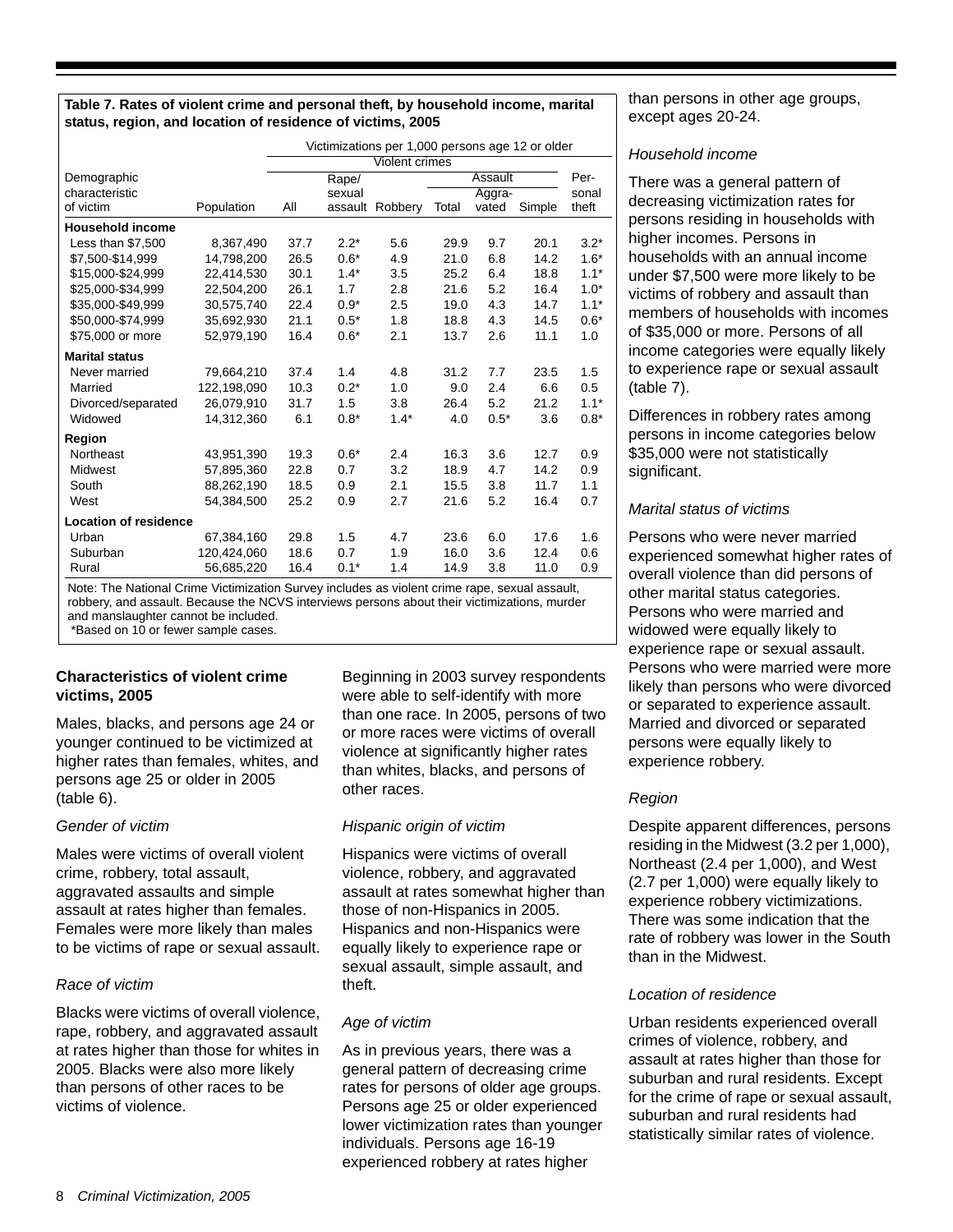# **Characteristics of households experiencing property crime, 2005**

# *Annual household income*

Households earning less than \$7,500 per year were more likely to experience burglary than households earning more than \$15,000 per year. While theft rates varied across income levels, no patterns emerged (table 8).

# *Region, locality, and homeownership*

Rates of overall property crime were lowest for households in the Northeast (104 per 1,000). Households in the West experienced higher overall property victimization rates (206 per 1,000) than those in other regions. For households located in the South and Midwest, the rates of overall property crime were statistically similar.

Northeastern households were less likely to experience burglary than were households in other regions of the country.

Western households continued to experience the highest rates of motor vehicle theft in 2005. Northeastern and Midwestern households were equally likely to experience motor vehicle theft.

## **Table 8. Property crime rates, by household income, region, residence, and homeownership of households victimized, 2005**

|                              |            |       |                 | Victimizations per 1,000 households |       |
|------------------------------|------------|-------|-----------------|-------------------------------------|-------|
| Characteristic               | Number of  |       |                 | Motor vehicle                       |       |
| of household                 | households | Total | <b>Burglary</b> | theft                               | Theft |
| <b>Household income</b>      |            |       |                 |                                     |       |
| Less than \$7,500            | 5,099,390  | 200.6 | 55.1            | 9.4                                 | 136.0 |
| \$7,500-\$14,999             | 8,611,570  | 174.3 | 46.7            | 9.8                                 | 117.8 |
| \$15,000-\$24,999            | 11,648,340 | 170.4 | 41.7            | 12.4                                | 116.3 |
| \$25,000-\$34,999            | 11,100,360 | 173.9 | 33.4            | 9.9                                 | 130.6 |
| \$35,000-\$49,999            | 14,111,900 | 159.9 | 30.2            | 6.6                                 | 123.0 |
| \$50,000-\$74,999            | 15,538,130 | 155.9 | 23.2            | 7.2                                 | 125.5 |
| \$75,000 or more             | 21,484,030 | 171.0 | 23.9            | 7.1                                 | 140.0 |
| Region                       |            |       |                 |                                     |       |
| Northeast                    | 21,191,890 | 103.9 | 18.1            | 5.9                                 | 79.9  |
| Midwest                      | 27,836,820 | 155.8 | 34.8            | 6.8                                 | 114.1 |
| South                        | 42,851,180 | 146.8 | 31.3            | 7.2                                 | 108.4 |
| West                         | 25,230,910 | 206.5 | 30.3            | 14.1                                | 162.2 |
| <b>Location of residence</b> |            |       |                 |                                     |       |
| Urban                        | 33,045,250 | 200.0 | 37.7            | 12.7                                | 149.6 |
| Suburban                     | 56,101,350 | 141.4 | 24.7            | 7.7                                 | 109.0 |
| Rural                        | 27,964,200 | 125.1 | 29.4            | 4.6                                 | 91.1  |
| Homeownership                |            |       |                 |                                     |       |
| Owned                        | 80,293,070 | 136.5 | 25.3            | 6.1                                 | 105.1 |
| Rented                       | 36,817,730 | 192.3 | 38.6            | 13.3                                | 140.3 |

Rates of burglary, motor vehicle theft, and household theft were highest for households located in urban areas. Suburban households were victims of motor vehicle theft and theft at rates higher than those of rural households. Rates of burglary were somewhat higher for rural households than for suburban households but lower than rates of burglary in urban areas.

In 2005 households that owned their home (137 per 1,000) were less likely to experience all types of property crime than households that rented their home (192 per 1,000).

|                          |           | Violent crime |          | Rape/sexual assault |         | Robbery |         | Aggravated assault |           | Simple assault     |  |
|--------------------------|-----------|---------------|----------|---------------------|---------|---------|---------|--------------------|-----------|--------------------|--|
| Relationship with victim | Number    | Percent       | Number   | Percent             | Number  | Percent | Number  | Percent            | Number    | Percent            |  |
| <b>Male victims</b>      |           |               |          |                     |         |         |         |                    |           |                    |  |
| Total                    | 3,028,370 | 100%          | 15,130   | 100%*               | 452,760 | 100%    | 665,600 | 100%               | 1,894,880 | 100%               |  |
| Nonstranger              | 1,295,870 | 43%           | 0        | $0\%$ *             | 104,900 | 23%     | 282,240 | 42%                | 908,740   | 48%                |  |
| Intimate                 | 78,180    | 3             | $\Omega$ | $0^*$               | 14,520  | $3^*$   | 7,460   | $1^*$              | 56,200    | 3                  |  |
| Other relative           | 138,390   | 5             | 0        | $0^*$               | 9,560   | $2^*$   | 36,920  | 6                  | 91,910    | 5                  |  |
| Friend/acquaintance      | 1,079,310 | 36            | $\Omega$ | $0^*$               | 80,830  | 18      | 237,860 | 36                 | 760,620   | 40                 |  |
| Stranger                 | 1,637,700 | 54%           | 15,130   | 100%*               | 333,390 | 74%     | 356,750 | 54%                | 932,430   | 49%                |  |
| Relationship unknown     | 94,810    | 3%            | $\Omega$ | $0\%$ *             | 14,470  | $3%^*$  | 26,620  | $4%$ *             | 53,720    | 3%                 |  |
| <b>Female victims</b>    |           |               |          |                     |         |         |         |                    |           |                    |  |
| Total                    | 2,145,340 | 100%          | 176,540  | 100%                | 172,090 | 100%    | 386,660 | 100%               | 1,410,050 | 100%               |  |
| Nonstranger              | 1,382,640 | 64%           | 128,440  | 73%                 | 85,150  | 50%     | 240,580 | 62%                | 928,470   | 66%                |  |
| Intimate                 | 389,100   | 18            | 49,980   | 28                  | 15,480  | $9^*$   | 47,980  | 12                 | 275,660   | 20                 |  |
| Other relative           | 162,760   | 8             | 11,880   | $7^*$               | 2,560   | $2^*$   | 35,240  | $9*$               | 113,070   | 8                  |  |
| Friend/acquaintance      | 830,790   | 39            | 66,580   | 38                  | 67,100  | 39      | 157,370 | 41                 | 539,740   | 38                 |  |
| Stranger                 | 731,450   | 34%           | 45,050   | 26%                 | 81,860  | 48%     | 141,080 | 37%                | 463,460   | 33%                |  |
| Relationship unknown     | 31,240    | $2\%$ *       | 3,050    | $2\%$ *             | 5,080   | $3%^*$  | 5,000   | $1\%$ *            | 18,120    | $1\%$ <sup>*</sup> |  |

Note: Percentages may not total to 100% because of rounding. \*Based on 10 or fewer sample cases.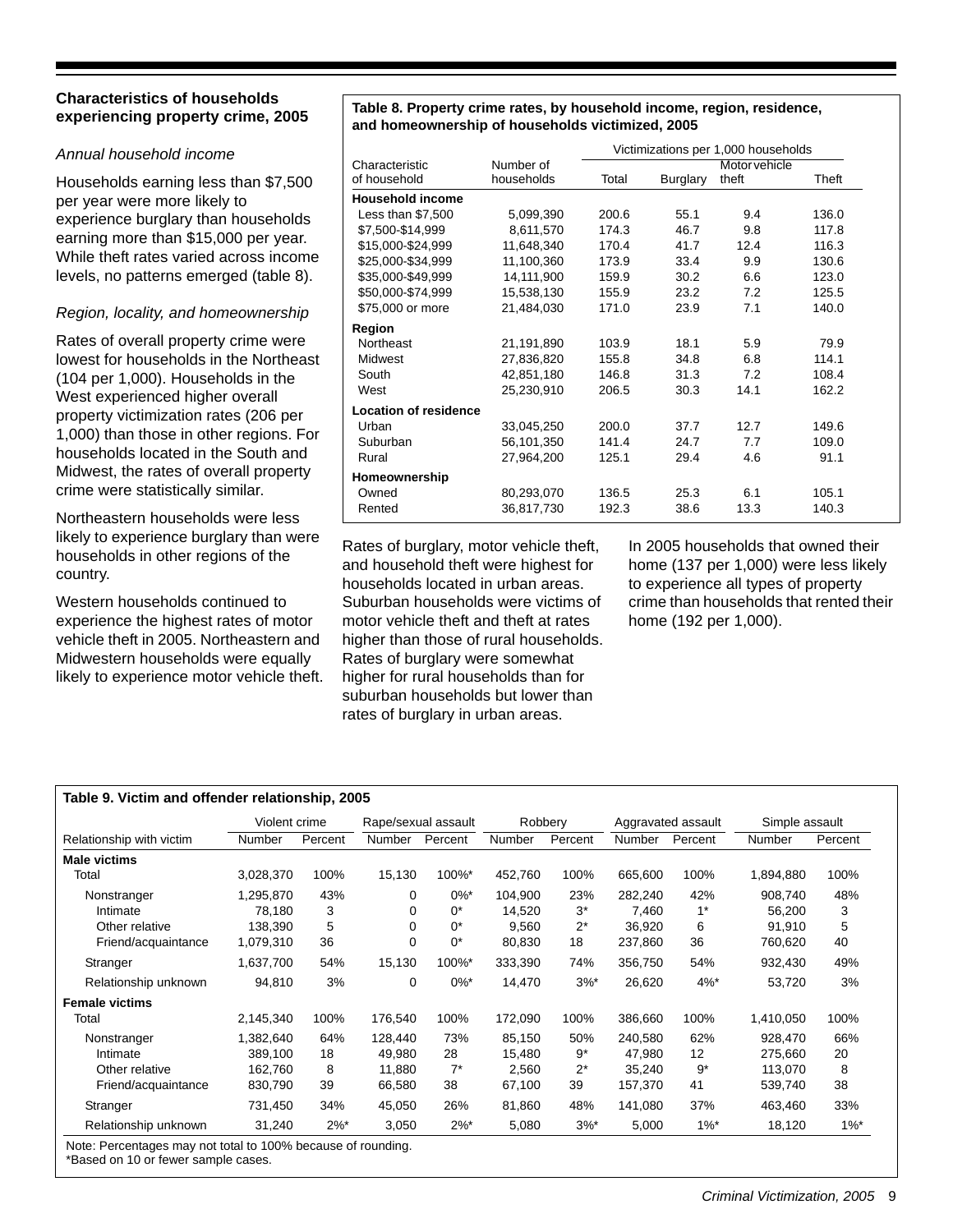#### **Table 10. Presence of weapons in violent incidents, 2005**

| Presence of          | Violent crime |         |          | Rape/sexual assault | Robbery  |         | Simple and<br>aggravated assault |         |
|----------------------|---------------|---------|----------|---------------------|----------|---------|----------------------------------|---------|
| offender's weapon    | Number        | Percent | Number   | Percent             | Number   | Percent | Number                           | Percent |
| Total                | 4,718,330     | 100%    | 188,960  | 100%                | 569,470  | 100%    | 3,959,900                        | 100%    |
| No weapon            | 3,181,460     | 67%     | 159,860  | 85%                 | 219,090  | 39%     | 2,802,510                        | 71%     |
| Weapon               | 1.146.870     | 24%     | 12.310*  | 7%*                 | 275.210  | 48%     | 859.350                          | 22%     |
| Firearm              | 419.640       | 9       | $5.940*$ | $3^*$               | 149.820  | 26      | 263.880                          |         |
| Knife                | 286.810       | 6       | $6.360*$ | $3^*$               | 65.290   | 12      | 215.150                          | 5       |
| Other                | 386.440       | 8       | 0*       | 0*                  | 53.670   | 9       | 332,770                          | 8       |
| Type not ascertained | 53,990        |         | 0*       | 0*                  | $6.440*$ | $1^*$   | 47.550                           |         |
| Don't know           | 390.000       | 8%      | 16.790*  | $9%^*$              | 75.170   | 13%     | 298.030                          | 8%      |

Note: Percentages may not total to 100% because of rounding. If the offender was armed with more than one weapon, the crime is classified based on the most serious weapon present.

\*Based on 10 or fewer sample cases.

# **Characteristics of the violent crime incident**

#### *Victim-offender relationship*

Historically, females have been most often victimized by someone they knew, while males were more likely to be victimized by a stranger. This finding continued during 2005 (table 9).

Of those offenders victimizing females, 18% were described as intimates and 34% as strangers. In contrast, of those offenders victimizing males, 3% were described as intimates and 54% as strangers. Women reported being raped or sexually assaulted by a friend or acquaintance in 38% of such victimizations.

# *Presence of weapons*

An estimated 24% of all violent crime incidents were committed by an armed offender (table 10). As in previous years, the presence of a firearm during a violent crime was related to the type of crime. Three percent of rape or sexual assault victimizations, 7% of assault victimizations, and 26% of robberies were committed by an offender with a firearm.

Between 1993 and 2005, the overall rate of firearm violence declined significantly from 5.9 to 2.0 victimizations per 1,000 persons age 12 or older.

The rate of firearm violence increased between 2004 and 2005, from 1.4 to 2.0 victimizations per 1,000 individuals. In 2003 the rate was 1.9 per 1,000 (not shown in table).

| Firearm                                         | 1993              | 2005   |  |  |  |  |
|-------------------------------------------------|-------------------|--------|--|--|--|--|
| Incidents                                       | 1,054,820 419,640 |        |  |  |  |  |
| Victimizations                                  | 1,248,250 477,040 |        |  |  |  |  |
| Firearm crime                                   |                   |        |  |  |  |  |
| Rate per 1,000 persons                          |                   |        |  |  |  |  |
| 12 or older                                     | 5.9               | $2.0*$ |  |  |  |  |
| Percent of all violent                          |                   |        |  |  |  |  |
| incidents                                       | 11.0%             | 8.9%   |  |  |  |  |
| *The 1993-2005 difference is significant at the |                   |        |  |  |  |  |
| 95%-confidence level.                           |                   |        |  |  |  |  |

# *Reporting to the police*

During 2005, 47% of all violent victimizations and 40% of all property crimes were reported to the police. The percentage of aggravated assault reported to the police (62%) was higher than the percentage for rape or sexual assault (38%) and simple assault (42%). It was also somewhat higher than that for robbery (52%).

Fifty-six percent of burglaries and 32% of household thefts were reported to the police in 2005. Motor vehicle theft was the property crime most frequently reported to the police (83%).

|                     | Percent of crime<br>reported to the<br>police, 2005 |
|---------------------|-----------------------------------------------------|
| Violent crime       | 47.4%                                               |
| Rape/sexual assault | 38.3                                                |
| Robbery             | 52.4                                                |
| Aggravated assault  | 62.4                                                |
| Simple assault      | 42.3                                                |
| Personal theft      | 35.2%                                               |
| Property crime      | 39.6%                                               |
| Burglary            | 56.3                                                |
| Motor vehicle theft | 83.2                                                |
| Theft               | 32.3                                                |

*Reporting and victim characteristics*

In 2005, violent crimes against females (55%) were more likely to be reported to police than crimes against males (42%). Rates of reporting for violent victimizations did not differ for males or females across racial and ethnic categories.

| Victim gender,<br>race, and | Percent of crime reported<br>to the police, 2005 |          |
|-----------------------------|--------------------------------------------------|----------|
| Hispanic origin             | Violent                                          | Property |
| Total                       | 47.4%                                            | 39.6%    |
| Male                        | 42.4%                                            | 40.0%    |
| White                       | 42.8                                             | 39.6     |
| Black                       | 41.5                                             | 44.0     |
| Other                       | 49.0                                             | 37.2     |
| Hispanic                    | 43.5%                                            | 37.8%    |
| Non-Hispanic                | 42.3                                             | 40.3     |
| Female                      | 54.6%                                            | 39.2%    |
| White                       | 53.9                                             | 38.8     |
| Black                       | 58.3                                             | 44.7     |
| Other                       | 58.1                                             | 30.2     |
| Hispanic                    | 60.3%                                            | 36.8%    |
| Non-Hispanic                | 53.5                                             | 39.6     |

Note: Total includes estimates for persons identifying with two or more races, not shown separately. Racial categories displayed are for persons who identified one race only.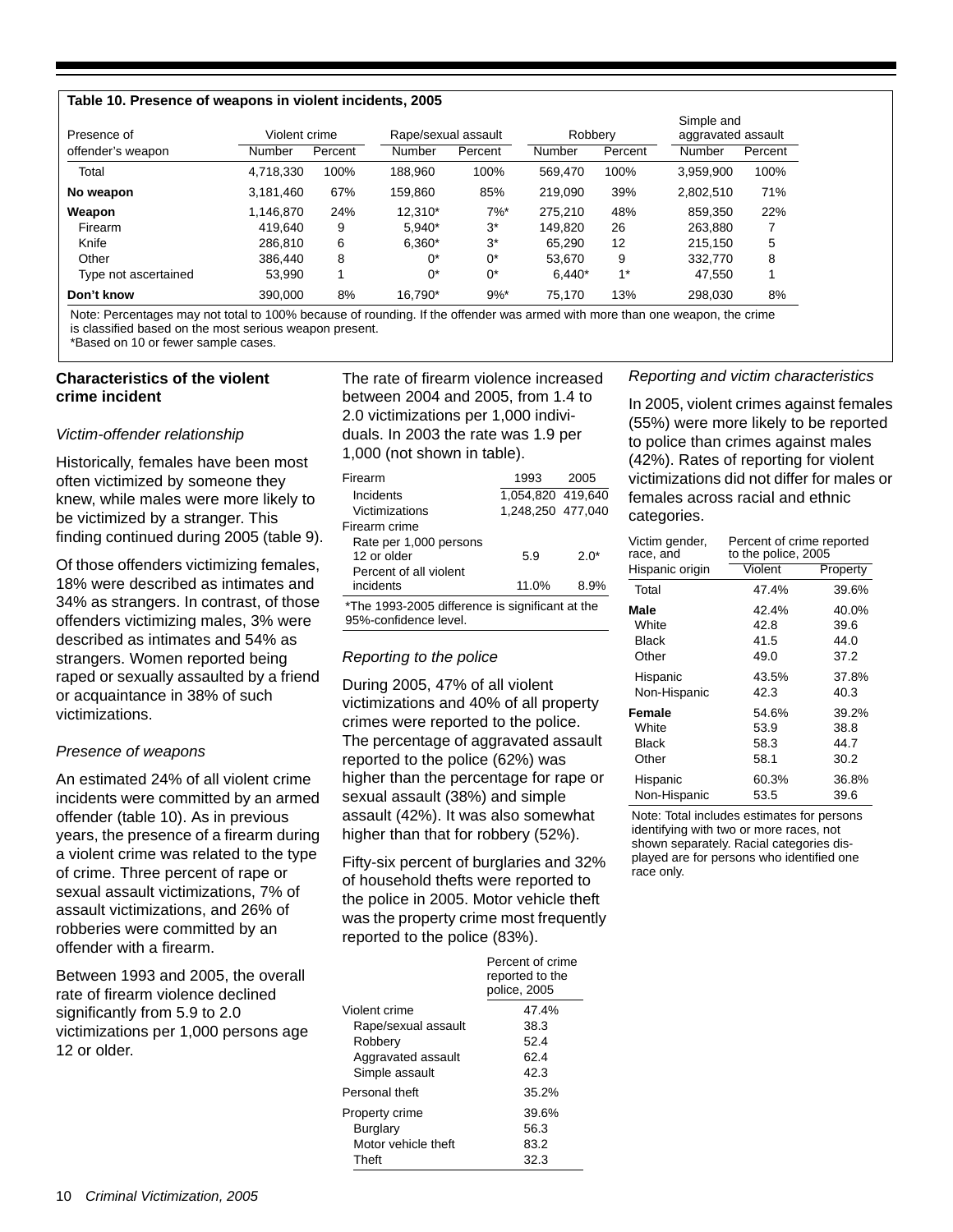



# **Reporting crime to the police, 1993-2005**

The percentage of violent and property crime reported to the police remained unchanged between 2004 and 2005 (figures 7, 8, and 9).

With the exception of rape or sexual assault and robbery, reporting to the police of violent and property crime increased between 1993 and 2005.

Aggravated assault reported to the police increased from 54% to 62%, and simple assault reported to the police increased from 37% to 42% between 1993 and 2005. During the same period, burglary reported to the police increased from 50% to 56%; motor vehicle theft increased from 75% to 83%; and theft increased from 26% to 32% (figures 10, 11, and 12).





# **Methodology**

This Bulletin presents data on nonlethal violence and property crimes from the National Crime Victimization Survey (NCVS). It also presents data on homicide from the FBI's Uniform Crime Reporting program.

Victimization rates are based on data collected during the calendar year. In 2005, about 77,200 households and 134,000 individuals age 12 or older were interviewed for the NCVS. The response rate was 90.7% of eligible households and 84.3% of eligible individuals.

Since 2003 the Office of Management and Budget's (OMB) guidelines mandate that individuals in household surveys be allowed to choose more than one racial category. In prior years they were asked to select a single primary race.





Racial categories presented in this report consist of the following: white only, black only, other race only (American Indian, Alaska Native, Asian, Native Hawaiian and Pacific Islander if only one of these races is given), and two or more races (all persons of any race indicating two or more races).

Individuals are asked whether they are of Hispanic origin before being asked about their race, and are asked directly if they are of Spanish, Hispanic, or Latino origin.